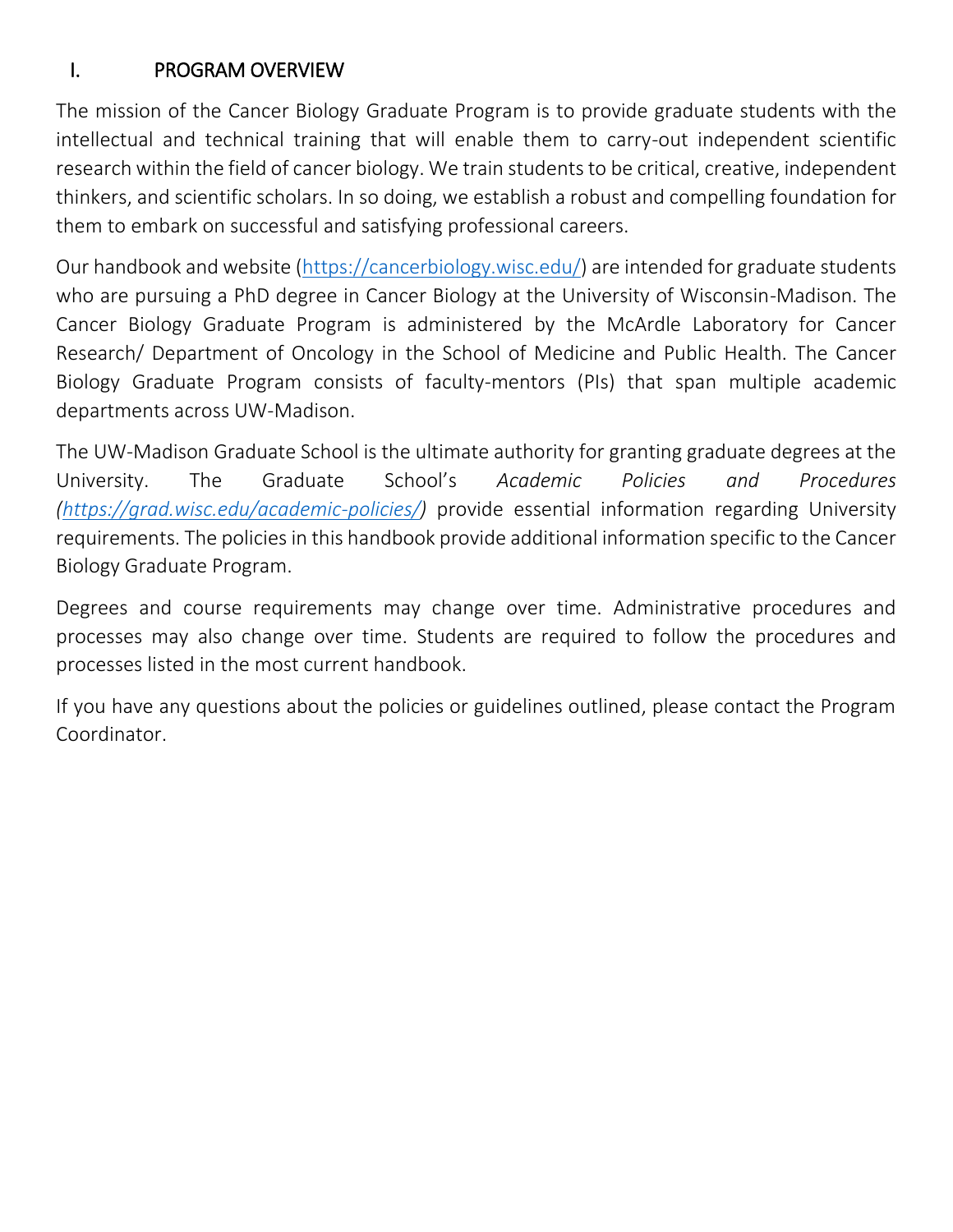# II. WELCOME/ORIENTATION

Welcome/Orientation is a multi-day event held in late-August that will provide you with an introduction to the Cancer Biology Graduate Program, current students, curriculum requirements, laboratory rotations, degree progress, and payroll/benefit paperwork.

Additionally, faculty-mentors who are hosting fall rotations will present 15-minute lab presentations during our Welcome/Orientation. These presentations, along with the facultymentor's website and publication list allow you to learn more about the science conducted in their laboratories [\(https://cancerbiology.wisc.edu/our-laboratories/\)](https://cancerbiology.wisc.edu/our-laboratories/). Since not all facultymentors who are hosting fall rotators are available to present during our Welcome/Orientation, we encourage you to not limit your rotation search based on these presentations and to reach out to the faculty-mentors listed on our website [\(https://cancerbiology.wisc.edu/our](https://cancerbiology.wisc.edu/our-laboratories/)[laboratories/\)](https://cancerbiology.wisc.edu/our-laboratories/).

# III. LABORATORY ROTATIONS & FINDING A HOME LAB

The goal of laboratory rotations is to familiarize you with the breadth of research in the lab, the faculty-mentor's mentoring style, the laboratory environment, culture, and its members (e.g., other graduate students, postdoctoral fellows, technicians, scientists, or undergraduate students), and finally, research projects available. You will complete three laboratory rotations during fall semester before making a home lab choice. Each rotation lasts four to five weeks.

Things to accomplish during the first weeks on campus:

# 1. Complete Biosafety Training

When working in a laboratory on the UW-Madison campus, you are required to complete a basic biosafety course (Biosafety Required Training) administered by the UW Office of Biological Safety. Course information can be found online [\(https://ehs.wisc.edu/training/?topics%5B%5D=23\)](https://ehs.wisc.edu/training/?topics%5B%5D=23). This training course must be completed before your first rotation.

Additional trainings may be required depending on each laboratory; i.e., when working with animals or radiation. You are required to speak to your faculty-mentors about these requirements.

# 2. Scheduling Laboratory Rotations

Following our Welcome/Orientation, you will schedule meetings with faculty-mentors to discuss potential rotations. To schedule these meetings, send a professional email inducing yourself, briefly explaining your interest in their lab, and request a meeting to discuss a potential rotation. Include a copy of your CV in the email and mention that, if interested, you will have your grad application sent to them by the Program Coordinator. Remember to use your full name and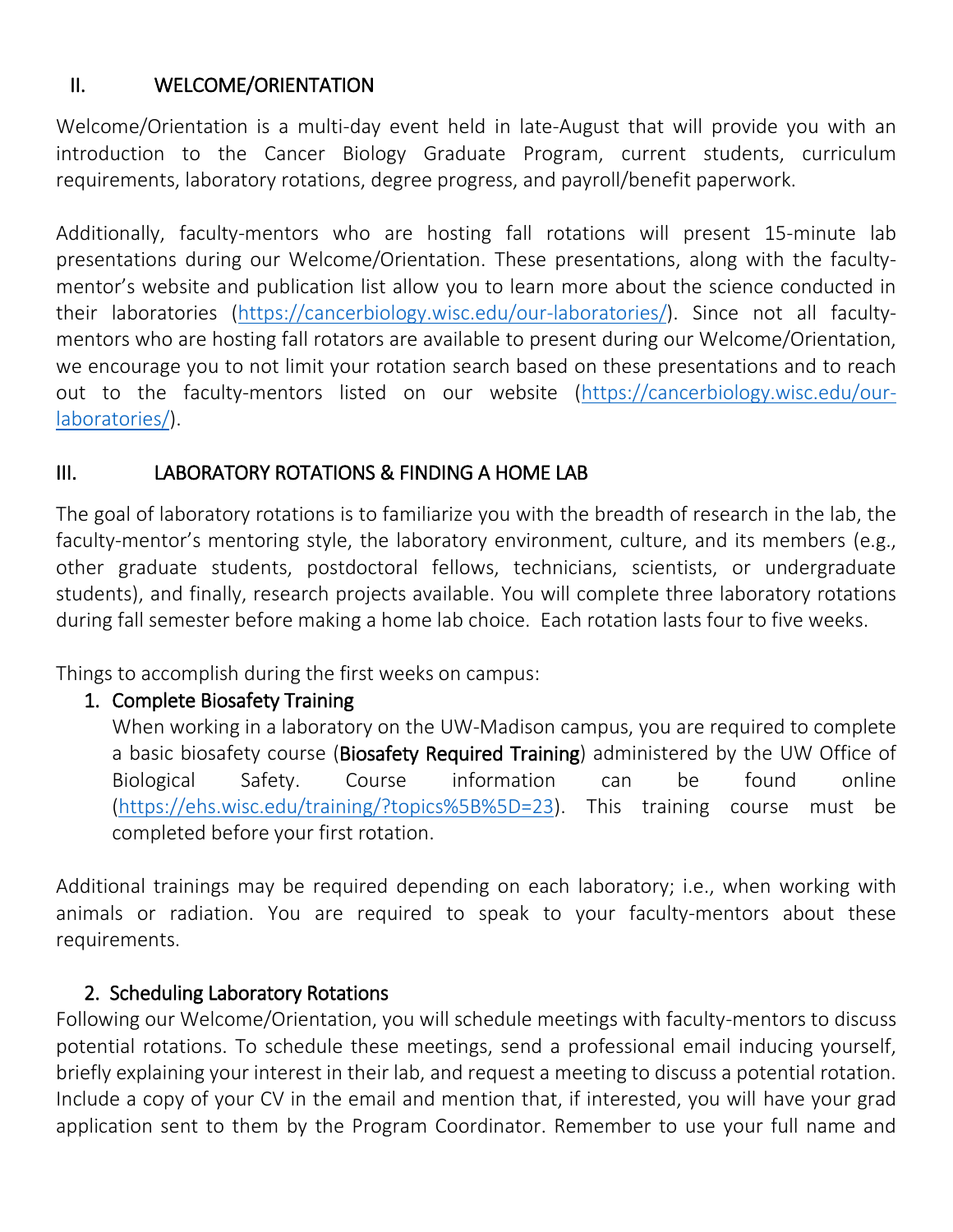introduce yourself as a Cancer Biology graduate student. You are encouraged to meet with at least six faculty-mentors before finalizing your three lab rotations.

**ACTION ITEM:** You are required to notify the Program Coordinator after finalizing your rotation schedule by submitting the *First Year Rotation Schedule Form* prior to the start of fall classes. [https://cancerbiology.wisc.edu/first-year-rotation-schedule-form/.](https://cancerbiology.wisc.edu/first-year-rotation-schedule-form/)

### 3. Maximize Your Rotation Experience

During your rotation, remember that you are not the only one evaluating a possible home lab placement. The faculty-mentor and their lab members are also evaluating you. It is important to be on time, attend lab meetings, and to communicate effectively with the entire lab.

Things to think about during your rotation:

- Reflect on your past mentoring experiences and identify qualities in a mentor that promoted your learning.
- What is the mentoring style of the faculty-mentor/advisor? How much time does the faculty-mentor spend interacting with graduate students individually and as a group?
- Are there regularly-scheduled meetings, both individual and group? Is constructive criticism given? Are ideas freely shared?
- What is the intellectual culture/environment of the lab—friendly, supportive, and cooperative? While in the lab, how interactive were the other graduate students, postdoctoral fellows, and/or undergraduate students? Given a choice again, would current lab members choose this lab again?

Plan to present you're findings from your rotation project at a lab meeting during the last week of the rotation. This will give both you, the mentor, and laboratory members a chance to interact.

You should request an "exit" meeting with the faculty mentor near the end of the rotation. This is an opportunity for you to ask questions about the lab; e.g., possible research projects.

As you progress through your rotations, it important for you to reflect on your experiences. You should think about which labs you can see yourself having a successful graduate career. Even after the rotation is over, if you have additional questions, feel free to contact the faculty mentor.

As you progress through each rotation, if you are experiencing difficulties at any time, please reach out to the Program Coordinator, as soon as possible. The Program Coordinator can be a great sounding-board to help you organize and clarify your thoughts. Don't be shy!

You will meet monthly with the Program Coordinator to discuss your rotation experiences. In addition, the program coordinator will ask you to complete a written evaluation of the rotation.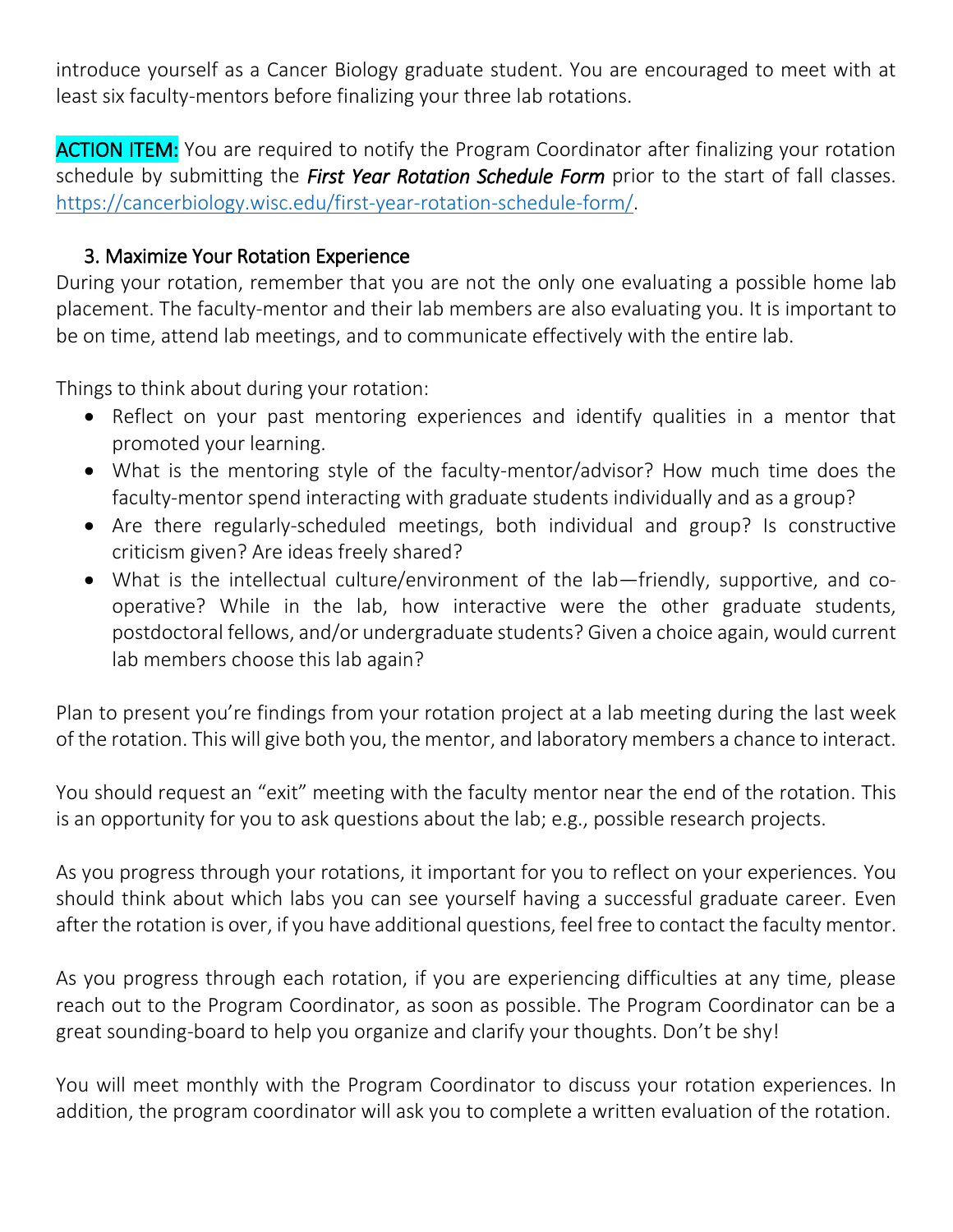### 4. Making a Home Lab Decision

Home lab decisions are made by mutual agreement between you and the faculty-mentor. At the beginning of December, following the completion of your final rotation, contact faculty-mentors whose laboratories you are interested in joining to discuss possible dissertation-research projects. Give yourself adequate time to think about each rotation. If your rotation went particularly well, make sure to let the faculty mentor know that you had a good experience, but do not ask to join a lab until you have had the opportunity to complete your rotations.

During your meeting to discuss home lab placement, take the opportunity to fully understand what the faculty-mentor expects from you and what you expect of them during your PhD training. Often the faculty mentors don't make an on-the -spot decision. This is a common occurrence so don't take it negatively if you don't get an immediate answer. It is an important decision for everyone so it is good that it is made thoughtfully.

Be aware that The Cancer Biology Graduate Program is not the only program at this time with students looking for home laboratories. Be timely about contacting faculty whose labs you are interested in joining.

If you are struggling to make this decision, contact the Program Coordinator, immediately. Sometimes it is beneficial to discuss your thoughts out loud in a thoughtful way.

**ACTION ITEM:** You are required to notify the Program Coordinator of your home lab selection by completing the *Home Lab Selection Notification Form* as soon as a decision has been agreed upon. <https://cancerbiology.wisc.edu/first-year-home-lab-selection-form/>

In the rare event, a home lab cannot be identified by early December the student will need to meet with the Program Coordinator ASAP to begin the process of scheduling a 4<sup>th</sup> rotation.

# 5. Joining Your Home Lab

Once you're identified a home lab by mutual agreement with the advisor, you should "start" in that lab immediately; i.e., don't wait until January to start. Along these lines, you should discuss with your Advisor your travel plans for the upcoming holidays. As a graduate student, your schedule is not tied to the undergraduate academic calendar. It is key to discuss expectations for holidays and vacations with your advisor prior to making travel plans so that there is no last minute confusion.

**ACTION ITEM:** Discuss your planned spring course selection with your new advisor. It is possible that your advisor will suggest an alternative elective course. You must enroll prior to the start of Spring Semester.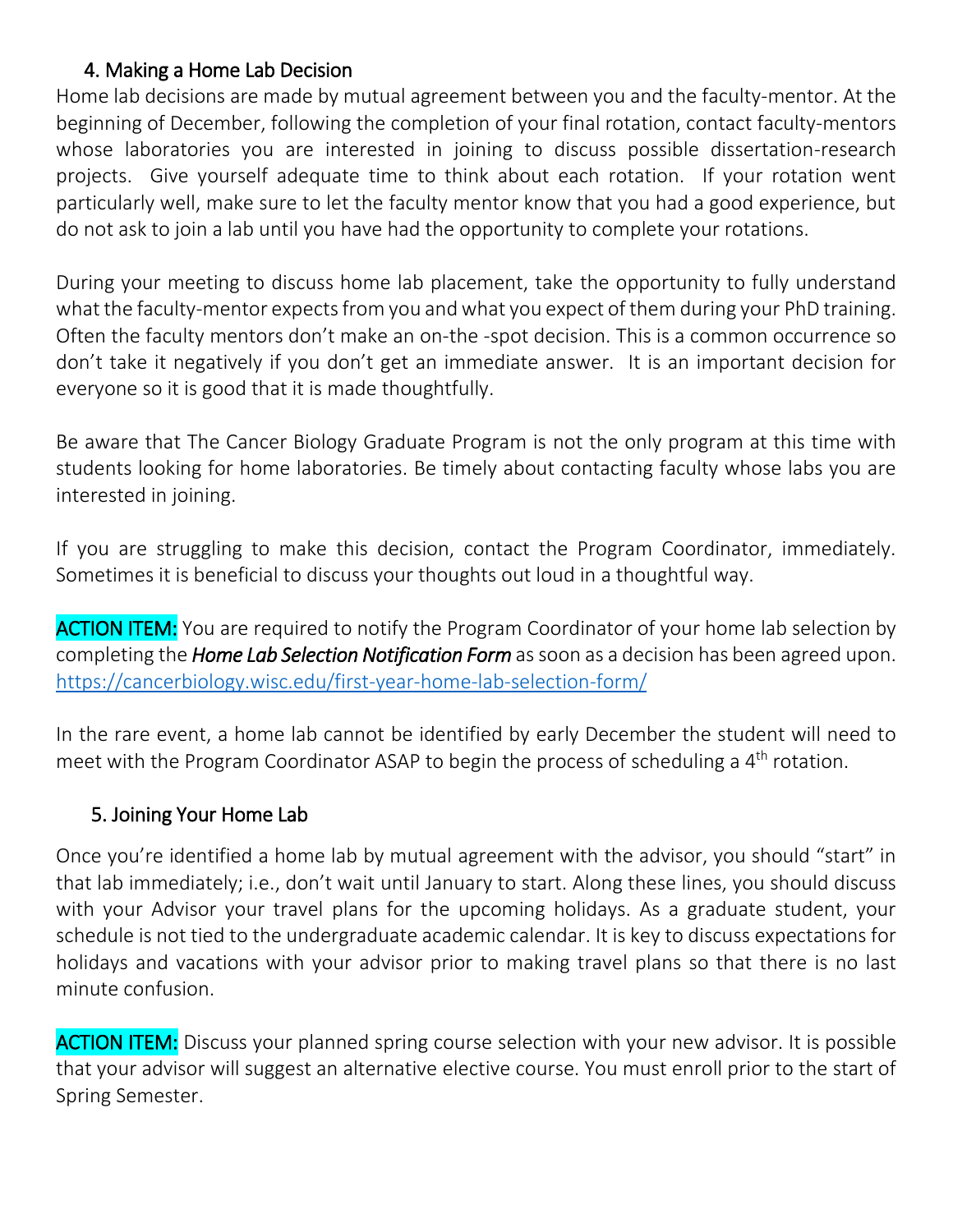# IV. PhD COURSEWORK REQUIREMENTS

Cancer Biology coursework is designed to provide you with fundamentals to become a creative and critical thinker in cancer biology.

Courses: Table 1 provides a typical Oncology course schedule by year of degree progress that will be individualized with Elective courses offered through complementary departments.

| YEAR 1            |                                                |                |
|-------------------|------------------------------------------------|----------------|
| Fall              | Carcinogenesis and Tumor Cell Biology          | <b>ONC 703</b> |
|                   | Research                                       | <b>ONC 990</b> |
|                   | General Virology-Multiplication of Viruses     | <b>ONC 640</b> |
| Spring            | Ethics in Science                              | <b>ONC 715</b> |
|                   | Readings in Cancer Biology                     | <b>ONC 725</b> |
|                   | Research                                       | <b>ONC 990</b> |
|                   | Elective                                       |                |
| Summer            | Research                                       | <b>ONC 990</b> |
|                   |                                                |                |
| YEAR <sub>2</sub> |                                                |                |
| Fall              | Problems in Cancer Research                    | <b>ONC 735</b> |
|                   | Research                                       | <b>ONC 990</b> |
|                   | Intro to Biostatistics (or BMI 571 or ONC 778) | <b>BMI 541</b> |
|                   |                                                |                |
|                   | Elective                                       |                |
| Spring            | BioInformatics for Biologists (or BMI 541)     | <b>ONC 778</b> |
|                   | McArdle Trainee Seminar Presentation           | <b>ONC 901</b> |
|                   | (Student/Postdoc)                              |                |
|                   | Research                                       |                |
|                   |                                                | <b>ONC 990</b> |
| Summer            | Research                                       | <b>ONC 990</b> |
| Year 3, 4, 5      |                                                |                |
|                   | McArdle Trainee Seminar Presentation           | <b>ONC 901</b> |
|                   | (Student/Postdoc)                              |                |
|                   | Research                                       | <b>ONC 990</b> |
|                   |                                                |                |

*TABLE 1 Coursework Timeline* 

Additional information regarding Oncology courses can be found online on UW Guide [\(https://guide.wisc.edu/courses/oncology/\)](https://guide.wisc.edu/courses/oncology/).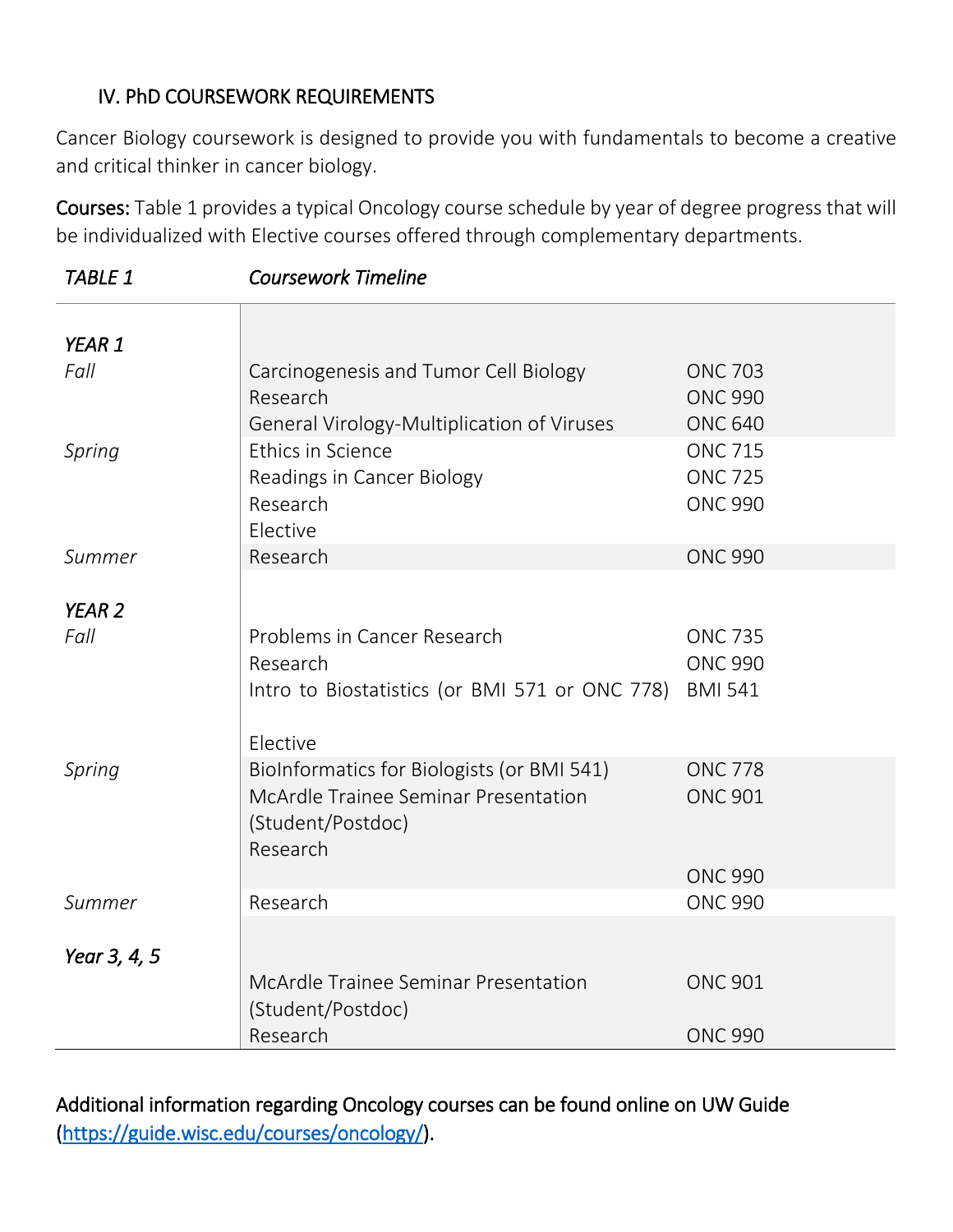Elective courses: The courses that fulfill elective requirements are broad and the choice of which elective courses will be guided by discussions with your mentor, and/or your certification committee at your First Year committee meeting. A sampling of possible elective courses is shown in Table 2.

| TABLE 2. | <b>Elective Courses</b>                        | <b>Course Number</b> |
|----------|------------------------------------------------|----------------------|
|          | Elective courses must fulfill the 50% Graduate |                      |
|          | Course Requirement:                            |                      |
|          | (https://policy.wisc.edu/library/UW-1244).     |                      |
| Fall     | Protein and Enzyme Structure and Function      | <b>BIOCHEM 601</b>   |
|          | <b>Cellular Signal Transduction Mechanisms</b> | <b>BIOCHEM 630</b>   |
|          | Prokaryotic Molecular Biology                  | MICROBIO 612         |
|          | <b>Advanced Microbial Genetics</b>             | MICROBIO 607         |
|          | Mechanisms of Microbial Pathogenesis           | MICROBIO 740         |
|          | Toxicology I                                   | M&ENVTOX 625         |
|          | Immunology                                     | MICROBIO 525         |
|          | Advanced Immunology: Critical Thinking         | MM&I 720             |
|          | Pathogenesis of Major Human Disease            | <b>PATH 803</b>      |
| Spring   | Eukaryotic Molecular Biology                   | <b>BIOCHEM 620</b>   |
|          | Coenzymes and Cofactors in Enzymology          | <b>BIOCHEM 625</b>   |
|          | Fundamentals of Stem Cell & Regen. Biology     | <b>CRB 650</b>       |
|          | Cell Signaling & Human Disease                 | <b>CRB 701</b>       |
|          | Stem Cell Bioengineering                       | <b>CBE 520</b>       |
|          | Design of Biological Molecules                 | <b>CBE 783</b>       |
|          | <b>Advanced Genetics</b>                       | <b>GENETICS 566</b>  |
|          | Cellular & Molecular Biology/Pathology         | <b>PATH 750</b>      |
|          | Host-Parasite in Vertebrate Viral Disease      | PATH-BIO 750         |

Additional course information can be found online on UW Guide [\(https://guide.wisc.edu/courses/\)](https://guide.wisc.edu/courses/).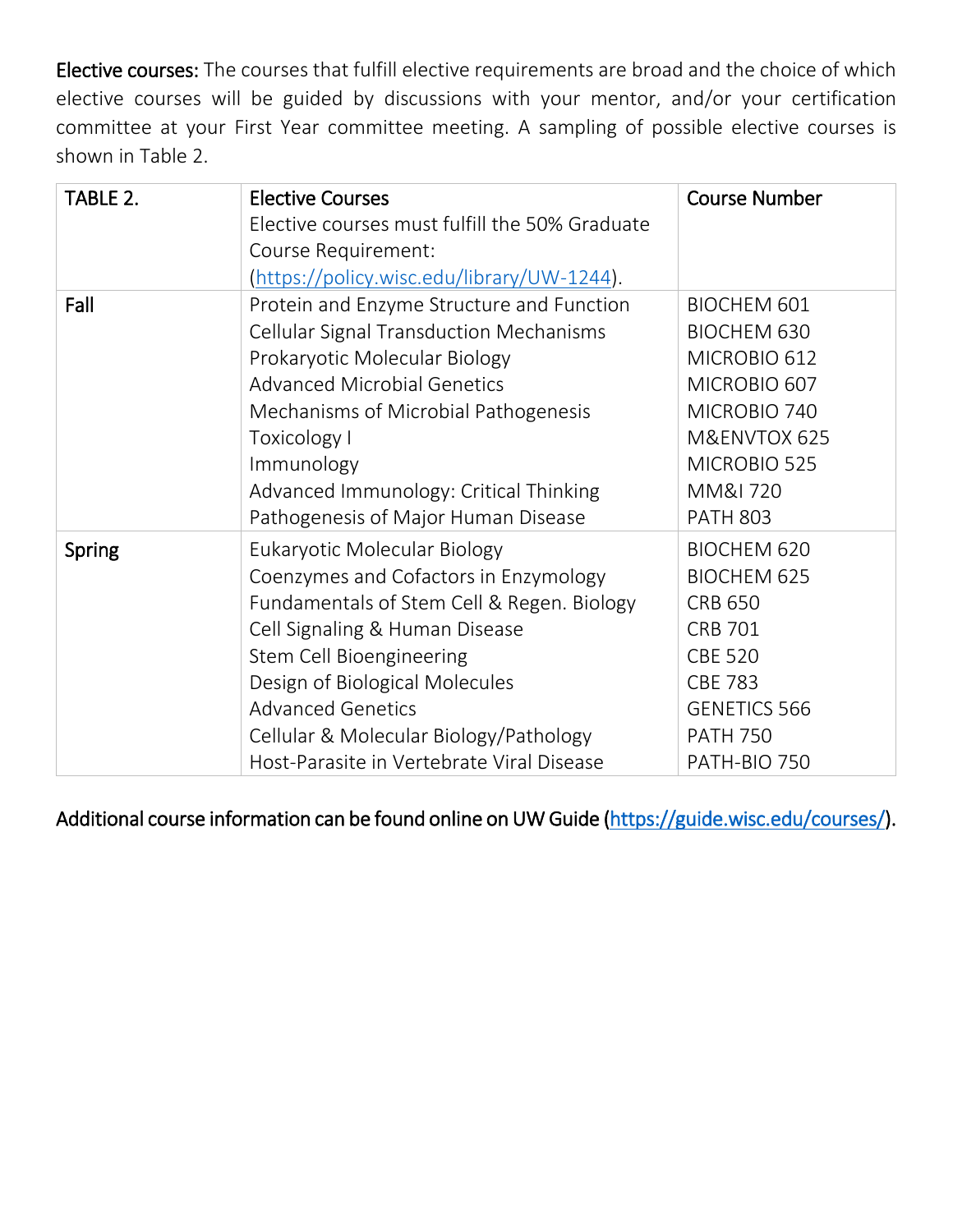Minors: The Cancer Biology Graduate Program does not require you to complete a minor; however, the option is available to those who wish to do so. There are two types of potential minors; Degree-specific and Distributed. Table 3 describes these two options.

*The minor must be approved by your Certification Committee and must be completed along with the major curriculum requirements by the end of the second academic year (Spring Semester). Please note that minor coursework may count toward the required elective course requirements.*

| TABLE 3.        | Minor Options (not required).                                             |
|-----------------|---------------------------------------------------------------------------|
| <b>Option A</b> | (Degree Specific): Complete at least 9 credits from a degree program      |
|                 | outside of Cancer Biology. The student must abide by the minor            |
|                 | department's requirements. Courses cross-listed with Oncology may         |
|                 | fulfill the minor requirement, provided this is approved by the student's |
|                 | Certification Committee and the minor department. Certification           |
|                 | Committee must include one member from the minor department. See          |
|                 | individual departments for specific minor requirements.                   |
| <b>Option B</b> | (Distributed): Complete at least 9 credits from two or more departments   |
|                 | outside of Oncology. Courses cross-listed with Oncology may fulfill the   |
|                 | minor requirement, pending approval by the student's Certification        |
|                 | Committee.                                                                |

Waivers: In some circumstances, a student may petition for a waiver of an elective course requirement because of previous graduate/medical school coursework. To apply for a waiver, the student is required to provide a written justification describing the reasons for requesting the waiver, a copy of the substitute course's syllabus, and a transcript indicating the grade received in the substitute's course (unofficial copy of the transcript is acceptable). Waivers will be granted if there is evidence of previous work at the same level and content, and must be approved by the program. A waived course elective carries no credit toward the Graduate Schools' PhD minimum credit requirement (see below) nor will it appear on your University of Wisconsin-Madison graduate transcript.

Graduate School Requirements: The Graduate School requires PhD students to complete a minimum of 51 credits in order to obtain a PhD Degree. The credits required to meet Graduate School requirements are fulfilled via curriculum courses, Oncology 990 research credits, and electives. Courses numbered below 300, audit, and pass/fail do not satisfy the minimum requirement. The Graduate School requires PhD students to maintain a minimum graduate GPA of 3.0. Courses in which a grade of D or F were assigned will not be counted toward the Graduate School minimum credit requirement of 51 credits. A student may be placed on probation or suspended from the Graduate School for low grades or failing to resolve shortcomings in a timely fashion.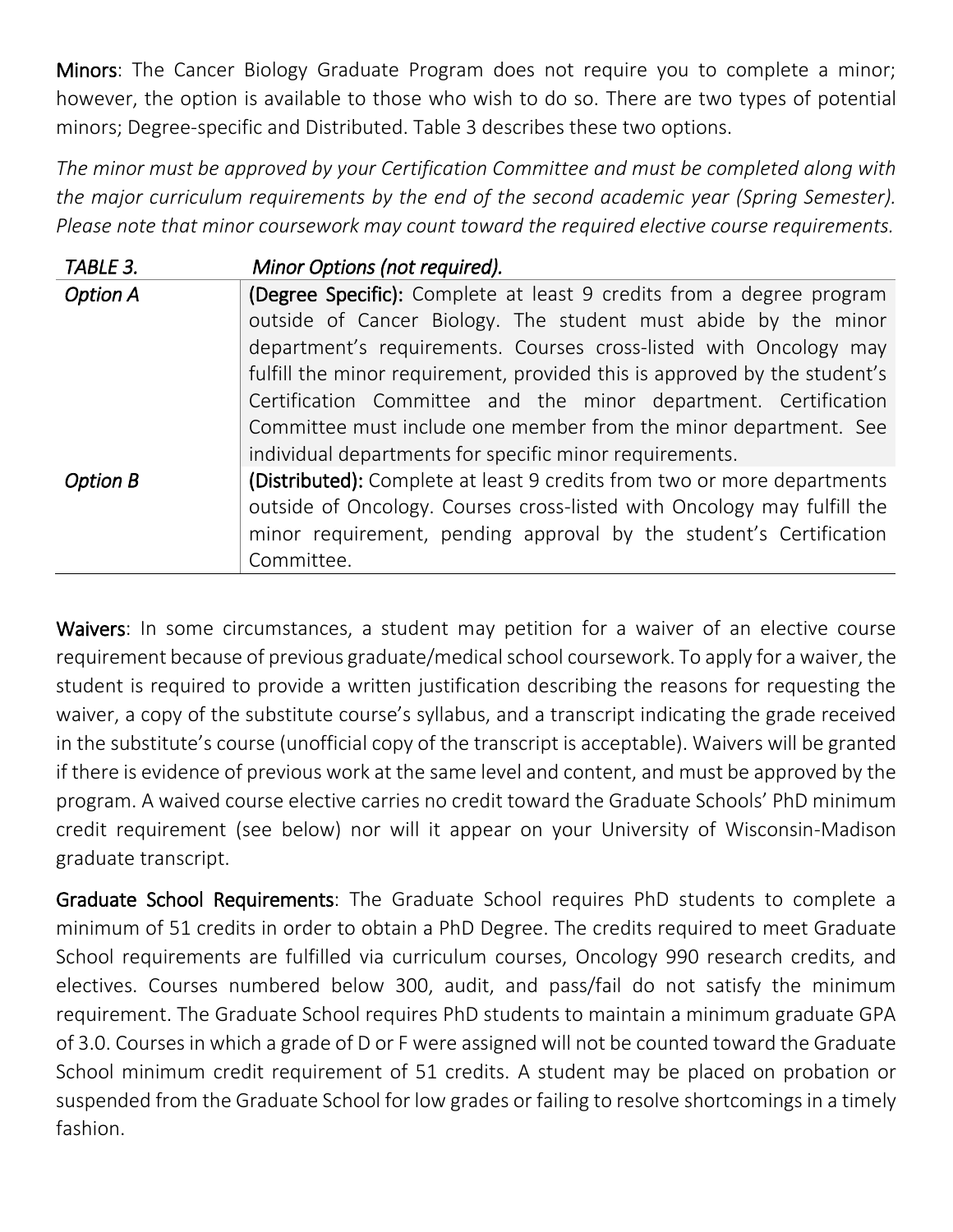You are required to complete all required coursework by the end of your second spring semester, before completing the Preliminary Examination.

You are required to participate in an Individual Development Plans (IDPs) process on an annual basis. As part of this process, you and your faculty-mentors discuss the following elements during a confidential, face-to-face meeting set up specifically for the IDP purpose: i.) career goals; ii.) assessment of relevant skills, ranging from proficiency at the lab bench to knowledge of the literature, oral presentation, writing, leadership, collegiality, etc., as they relate to these goals; iii.) achievements over the last year; and iv.) discussion of progress toward graduation and preparation for post-graduation professional life. More information on IDPs can be [https://grad.wisc.edu/documents/individual-development-plan/.](https://grad.wisc.edu/documents/individual-development-plan/)

Other requirements: Two important steps on the ladder of becoming a contributing member of the scientific community are learning to communicate your ideas and learning from the ideas communicated by others. Toward those goals, you are required to attend the weekly McArdle Trainee Seminar Series (students/postdocs) (Mondays, 3:30 PM-4:30 PM, Rm. 6571 WIMR II) and the Cancer Biology Seminar (Wednesdays, 10:30 AM-11:30 AM, Rm. 1345 HSLC) during the academic year. The seminars are announced in advance and you will receive weekly reminders.

#### *TABLE 4. Summary of Degree Requirements by Year YEAR 1 Mid-August September October November December By March 15th By May 15th By August 31st* Welcome/Orientation, lab rotation presentations, enroll in courses, complete biosafety training, and [finalize rotation schedule](https://cancerbiology.wisc.edu/first-year-rotation-schedule-form/)  Lab Rotation 1 Lab Rotation 2 Lab Rotation 3 [Begin in home laboratory](https://cancerbiology.wisc.edu/first-year-home-lab-selection-form/) Establish a [Certification Committee](https://cancerbiology.wisc.edu/certification-committee/) consisting of 5 faculty members & [Complete Notification Form](https://cancerbiology.wisc.edu/first-year-certification-committee-form/) [Schedule First Committee Meeting](https://cancerbiology.wisc.edu/first-committee-meeting/) & [Complete Notification Form](https://cancerbiology.wisc.edu/annual-committee-notification-form/) First Certification Committee Meeting *YEAR 2*  Presentation in McArdle Trainee Seminar Series (students/postdocs)

# V. DEGREE BENCHMARKS TOWARD YOUR DOCTORATE

| Spring                   | Presentation in McArdle Trainee Seminar Series (students/postdocs) |
|--------------------------|--------------------------------------------------------------------|
| Summer                   | Preliminary Examination (Certification Committee Meeting)          |
| By May 15 <sup>th</sup>  | Schedule Preliminary Examination & Request Prelim Warrant          |
| By August 31 $^{\rm st}$ | <b>Preliminary Examination</b>                                     |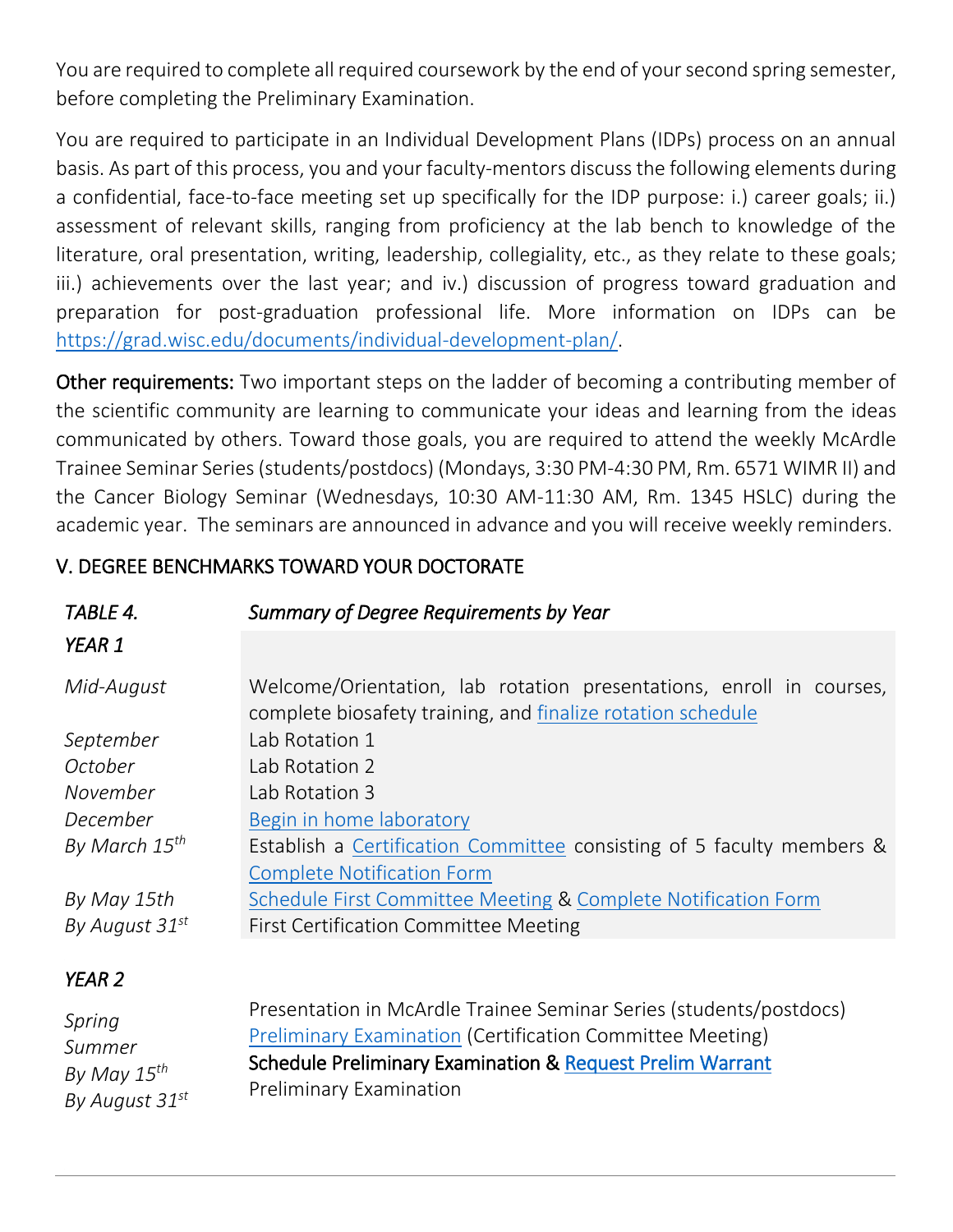| <b>YEAR 3, 4, 5</b> |                                                                                    |
|---------------------|------------------------------------------------------------------------------------|
|                     | Annual Presentation in McArdle Trainee Seminar Series                              |
|                     | (students/postdocs)                                                                |
|                     | Annual Certification Committee Meeting(s)                                          |
| By May $15^{th}$    | Schedule Annual Committee Meeting & Complete Notification Form                     |
| By August 31st      | Annual Committee Meeting                                                           |
|                     |                                                                                    |
| <b>FINAL YEAR</b>   |                                                                                    |
|                     | <b>Semifinal Report</b> $\infty$ 6 months before the anticipated completion of the |
|                     | dissertation, students are required to present a research report on the            |
|                     | proposed dissertation to all members of the Certification Committee.               |
|                     | Dissertation Defense the formal, oral presentation based on the student's          |
|                     | original, independent research.                                                    |
|                     | Request final PhD Warrant three weeks prior to your Dissertation Defense           |

Degree benchmarks: Information and Required Forms can be found under the Degree Quick [Links](https://cancerbiology.wisc.edu/current-student-resources/)  [tab under Handbook, Resources, & Students on the Cancer Biology Website.](https://cancerbiology.wisc.edu/current-student-resources/)

### Certification Committees and Annual Committee Meetings by Year

### **1) Year 1: Forming a** [CERTIFICATION COMMITTEE](https://cancerbiology.wisc.edu/certification-committee/)

After joining a home lab, you will form a Certification Committee. The faculty that will make up this committee is a decision that you will make with the advice of your mentor. This committee and your annual meetings with them are meant to help guide you through the process of earning a PhD degree. The Certification Committee consists of four members plus your faculty-mentor (PI). *At least three members, including your advisor, must be trainers in the Cancer Biology Graduate Program and at least one member from outside your faculty-mentor's home department.* If you opt to complete an *Option A* minor, one member from the committee must also represent the minor department.

#### Things to think about when forming your committee:

- What are the areas of focus for my PhD work?
- What areas of expertise, beyond my mentor's, will be helpful in developing my project?
- Will specialized techniques be employed and are there faculty that can advise me on the use of those techniques?
- What faculty can challenge my thinking in a constructive manner?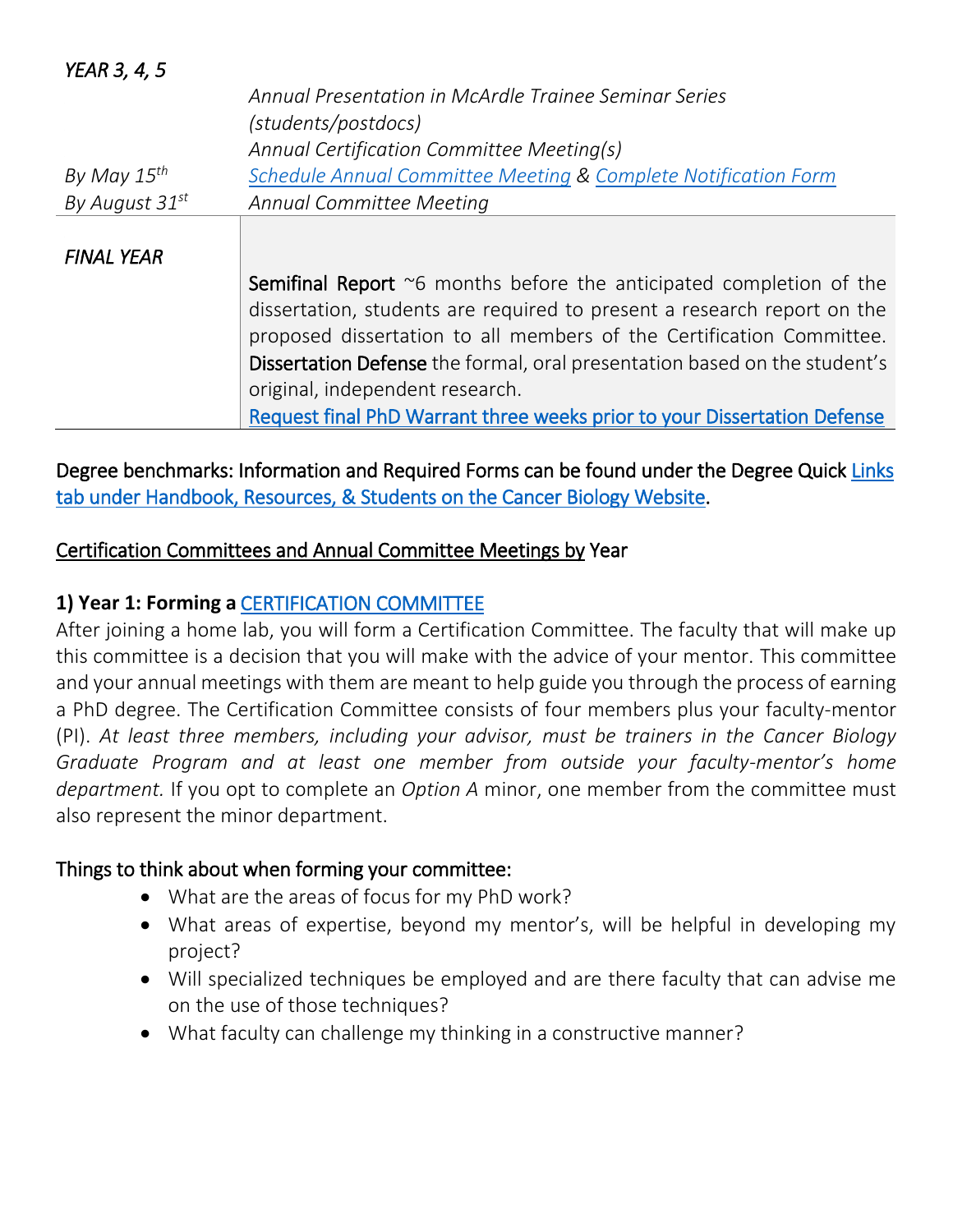ACTION ITEM: You are required to notify the Program Coordinator by completing the *Certification*  Committee Notification Form by March 15<sup>th</sup> of Year 1. If anytime during your course of study, committee membership is updated, you are required to submit an updated form to the Program Coordinator. [https://cancerbiology.wisc.edu/first-year-certification-committee-form/.](https://cancerbiology.wisc.edu/first-year-certification-committee-form/)

*Failure to submit required information will result with an academic hold being placed on your account and could result in late enrollment fees of up to \$100.00 and delayed payroll.* 

### [FIRST CERTIFICATION COMMITTEE MEETING](https://cancerbiology.wisc.edu/first-committee-meeting/)

The goal of this meeting is to discuss appropriate coursework and briefly introduce your research project/direction to your committee. At least three committee members, including the facultymentor, must attend. If necessary, you should plan to meet with individually with committee members who could not attend the meeting.

*This meeting must be schedule by May 15th and it must be held by conclusion of Year 1, August 31st .* 

Steps toward First Certification Committee Meeting:

- 1) *By May 15th* , identify a date for your committee meeting. Ask your committee members for a date before August 31 that will work for your meeting. This can be done using polls such as Doodle polls (doodle.com) or When2meet (when2meet.com). WARNING: Summers are busy travel times for meetings, conferences and vacations. This can make scheduling a meeting tricky, so make sure to do this well in advance of the deadline (i.e. between the middle to end of the spring semester).
- 2) *By May 15th*, ask one of the committee members that is not your mentor if they are willing to chair the meeting. The chair is responsible for guiding the discussion of the meeting and will be responsible for writing up a description of the discussion and outcome of the meeting on the First Committee Form. Include in your request a link or copy of the First Committee Form so they are clear of the expectations.
- 3) *By May 15th, Submit the Meeting Notification Form to the Program Coordinator*. <https://cancerbiology.wisc.edu/annual-committee-notification-form/>
- 4) Fill out the First Year Committee Form, including the names of your committee, the coursework, and whether you have created an Individual Development Plan (IDP).
- 5) Complete a Written Proposal: Provide a brief description (not to exceed one page) of your research project including a general background of the idea being investigated and a basic description of the approach.
- 6) *At least 10 days prior to this meeting*, distribute your completed First Committee Meeting document and written proposal to your Certification Committee. Remind the chairperson of their role.
- 7) Prepare an oral presentation. Remembering that the focus of the first meeting is on coursework, plan a brief oral presentation, not to exceed 20 minutes. Things to include in your oral presentation: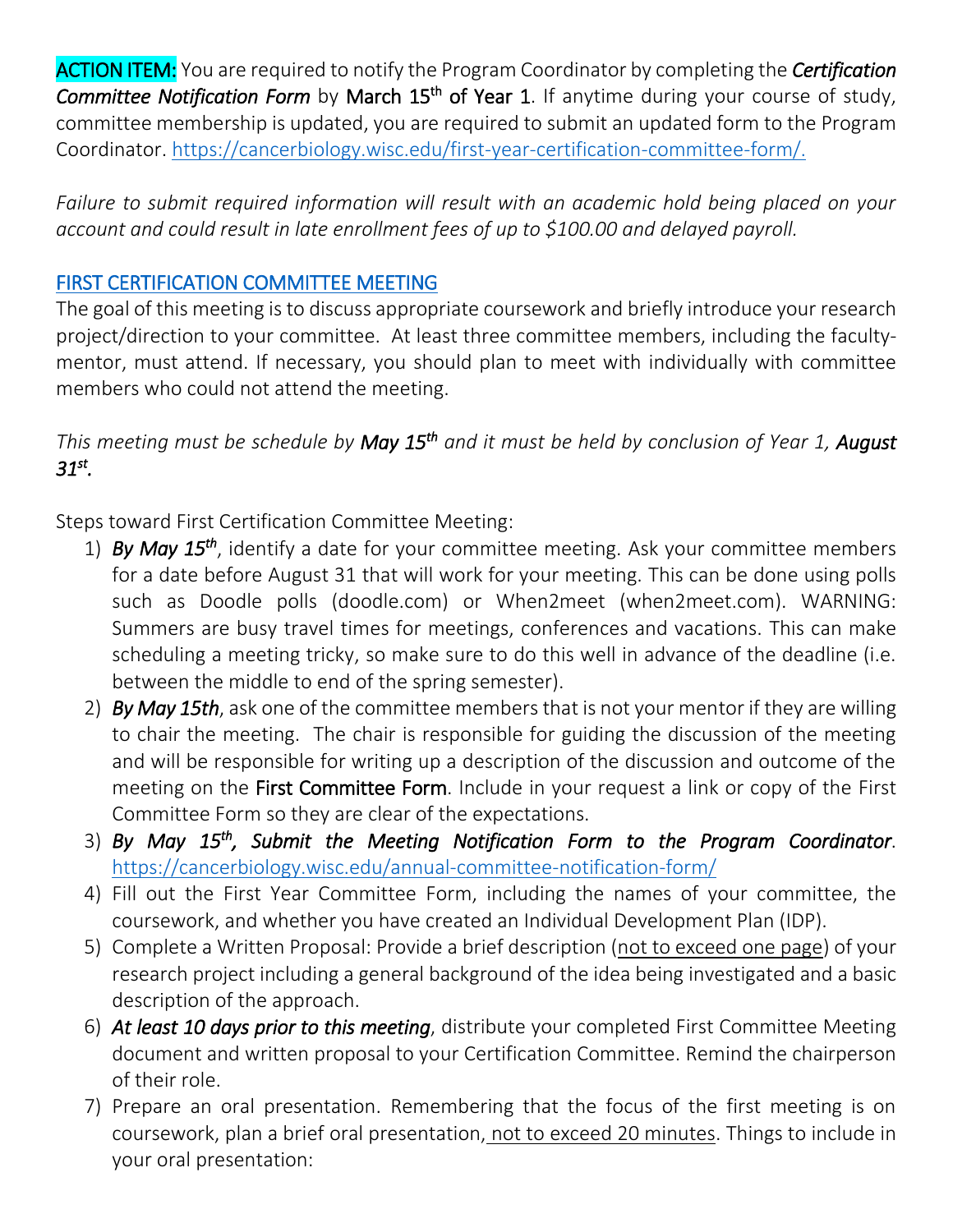- a. A brief introduction of yourself and your education and research background
- b. The courses that you have taken toward your PhD degree and any relevant courses that you took prior to graduate school that provided additional background knowledge.
- c. The courses that you plan to take and what requirements that they fulfill
- d. A brief general description of your PhD project; the question that you plan to address and approaches that you will take to address that question.
- e. Professional development activities in which you have or plan to participate.
- f. Long term career goals (optional)
- 8) The day before the committee meeting, send a reminder to your committee members of the time and location of the meeting.
- 9) Bring copies of the First Committee Form to the meeting.

*Failure to submit required information will result with an academic hold being placed on your account and could result in late enrollment fees of up to \$100.00 and delayed payroll. If this meeting is not possible, it is your responsibility to contact the Program Coordinator.*

### **Year 2:** [PRELIMINARY EXAMINATION](https://cancerbiology.wisc.edu/preliminary-examination/)

The Preliminary Examination consists of a written research proposal and oral defense of that written proposal. The proposal is based on your proposed dissertation research and is evaluated by your Certification Committee. The purpose of this examination is to: (1) evaluate your understanding of relevant background material; (2) evaluate whether you have mapped out a sound approach to an important and answerable question; (3) presented your ideas in a clear and logical fashion in written document and oral presention; and (4) can answer question in a straight-forward and compelling way.

You are required to schedule your Preliminary Examination by May 15<sup>th</sup> and it must be held by the conclusion of Year 2, August 31<sup>st</sup>. All Certification Committee members are required to attend this meeting. In special circumstances, a one-semester extension will be granted when justified in writing by you and your Advisor

Steps toward Prelim examination Meeting:

- 1. *By May 15th*, identify a date for your prelim exam. Ask your committee members for a date before August 31 that will work for your meeting.
- 2. *By May 15th*, ask one of the committee members that is not your mentor if they are willing to chair the meeting. The chair is responsible for guiding the discussion of the meeting and will be responsible for writing up a description of the discussion and outcome of the meeting on the Prelim Examination Form. Include in your request a link or copy of the First Committee Form so they are clear of the expectations.
- 3. *By May 15th, Submit the Warrant Request Form to the Program Coordinator*. [https://cancerbiology.wisc.edu/warrant-request/.](https://cancerbiology.wisc.edu/warrant-request/)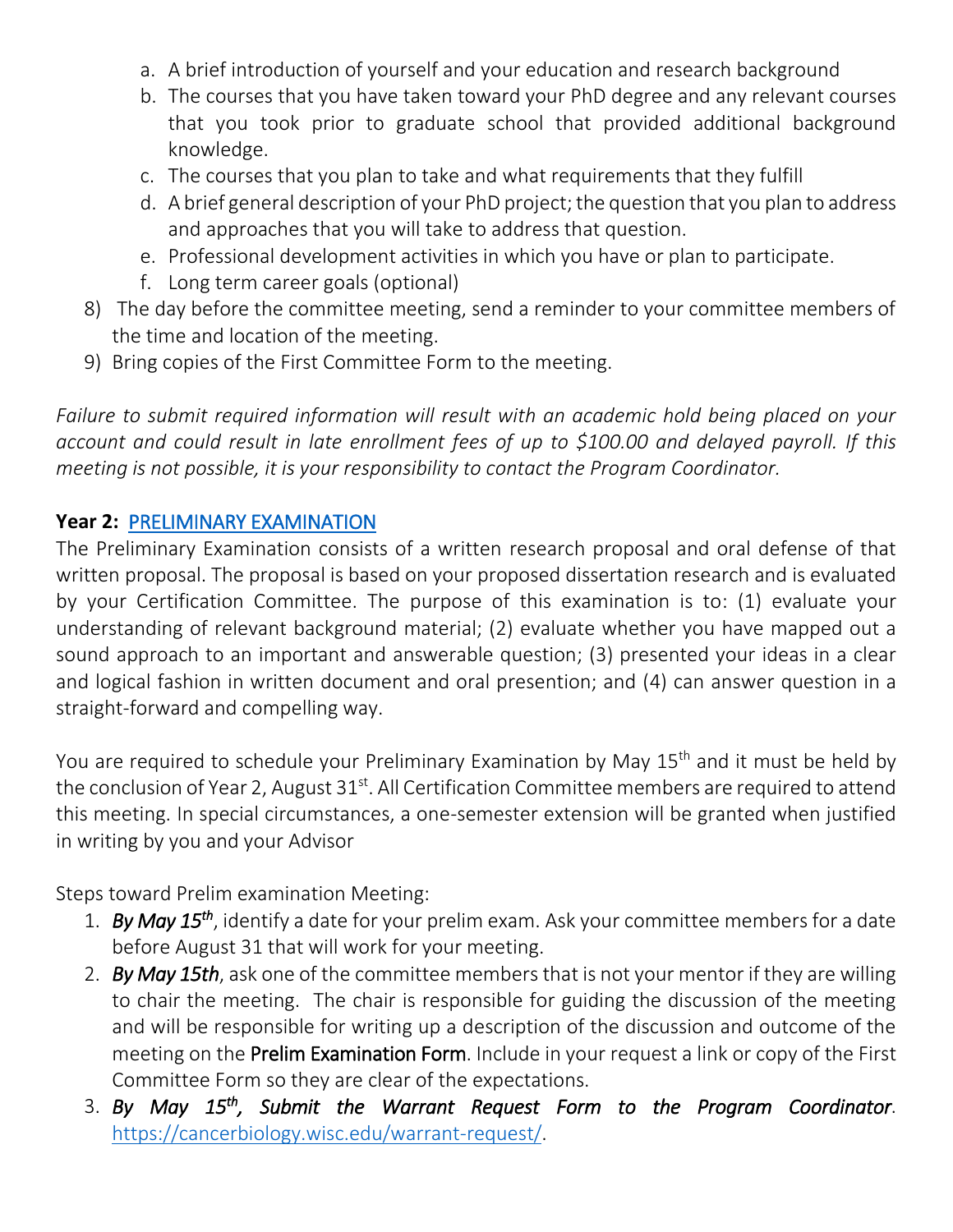- 4. Begin working on the preliminary examination document well in advance of the date of the exam. The Preliminary Examination document is written by you; however, you are encouraged to consult with your Advisor and other colleagues during the planning and writing of the research proposal. Writing a scientific proposal is an iterative process and will undergo multiple drafts. You should expect to go back and forth with your advisor with new drafts throughout this process. The format for the written document is described in detail below.
- 5. Complete a Written Proposal and get approval to submit it to your committee from your faculty mentor. It is recommended that the written document be complete at least 14 days in advance of the exam to allow time for minor edits.
- 6. *No later 10 days prior to this meeting*, distribute your finished prelim proposal to your committee.
- 7. At this time also distribute a completed Preliminary Exam From to your committee. It can be found at [https://cancerbiology.wisc.edu/preliminary-examination/.](https://cancerbiology.wisc.edu/preliminary-examination/) Remind the chairperson that you select back in May of their role.
- 8. Prepare the oral presentation. Details for the format of the oral presentation are described below. The oral presentation should not exceed 20 minutes. It should describe an overview of your proposal. The intent of the oral presentation is not to describe every detail of your experimental plan. Those details are in your written proposal which everyone has read. You're encouraged to have slides in reserve that might aid in answering questions during the question period that will follow your presentation.
- 9. Practice your oral presentation with your mentor, lab-mates, and fellow students. The day before the prelim meeting, send a reminder to your committee members of the time and location of the meeting.
- 10.Bring a copy of the Preliminary Exam Form to the meeting for the chairperson.
- 11.Day of meeting: The chairperson leads the meeting. The meeting begins with your 20 minute oral presentation. Then the question period begins. The chairperson will open the floor for questions. Your mentor will not be allowed to participate in the question period and, in effect, is a spectator. The discussion will drift in a direction of its own and will last up to 2 hours (or longer). It is best to schedule a 3-hour period of time for the exam. It won't necessarily go this long, but it's better to safe than sorry.
- 12.At the conclusion of the question period, you will leave the room and the committee discuss your performance and fill out the written evaluation section of the Preliminary Exam Form. Then they'll call you back into the room and discuss the outcome. Their discussion is summarized by the chair when you rejoin the meeting.
- 13.You are responsible for obtaining your Certification Committee's signatures on both the Preliminary Examination document and your Preliminary Examination Warrant. Once obtained, the signed documents should be delivered to the Program Coordinator within one week of your exam.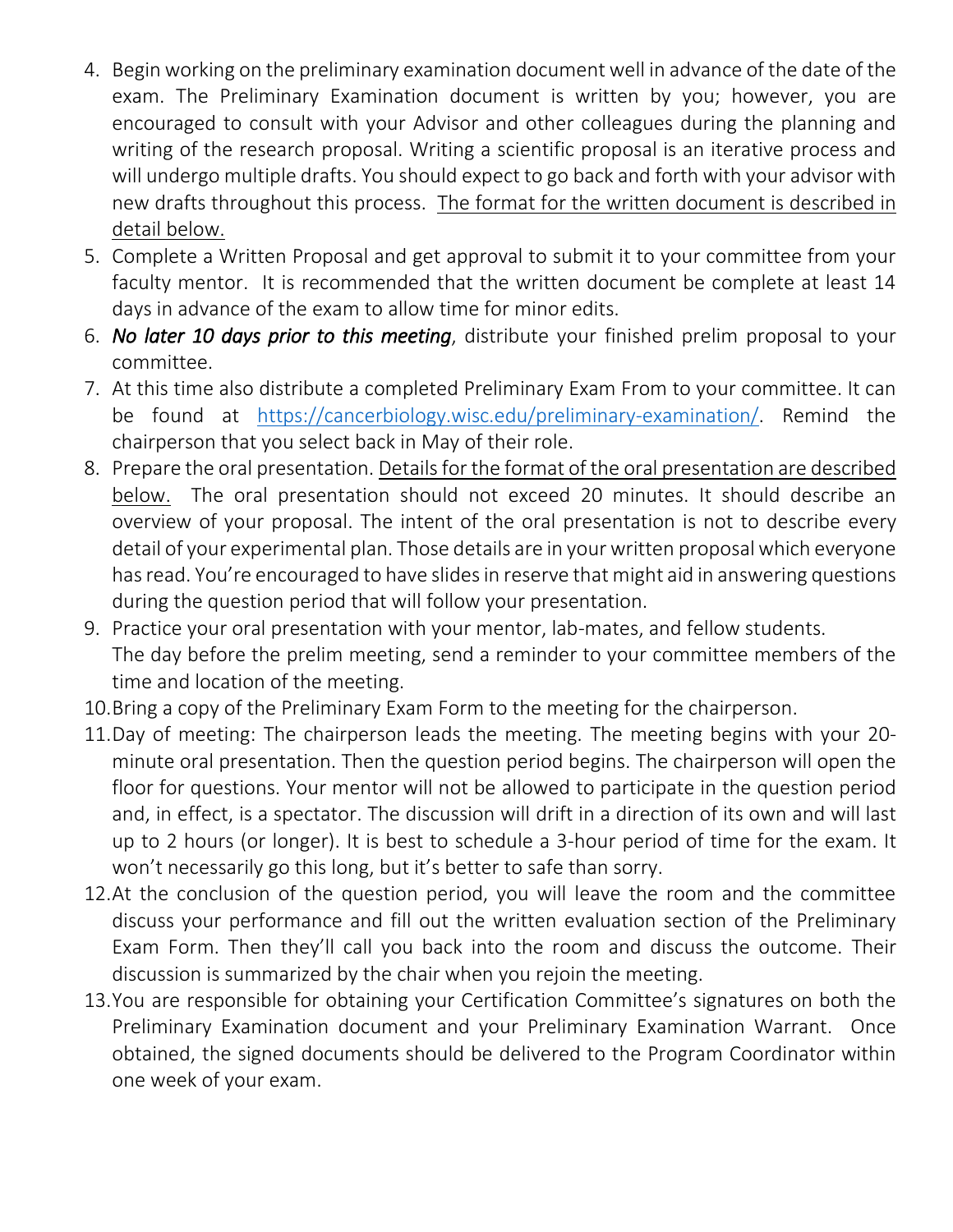*Failure to submit required information will result with an academic hold being placed on your account and could result in late enrollment fees of up to \$100.00 and delayed payroll. If this meeting is not possible, it is your responsibility to contact the Program Coordinator.*

Shortly after the submission of a signed Preliminary Warrant to the Graduate School, you will receive an email confirming your dissertator status for the following semester and admission to candidacy for your PhD degree. Dissertator status is a university fee status in which you have completed all necessary PhD requirements, except the thesis/dissertation. To reach dissertator status, you must have completed all course requirements and pass your Preliminary Examination.

You have 5 years from the date of passing their preliminary examination to take your final oral examination/defense and deposit your dissertation. Failure to complete your degree within this 5-year period may result in you having to retake the preliminary exam and be re-admitted to candidacy.

### Format for Written Proposal

The length of the proposal should not exceed 20 pages, double-spaced (Arial, 12-point, 1-inch margins), excluding title page and literature cited. Number the pages consecutively beginning with the title page. Adherence to this format will be considered in the final evaluation.

| Title Page      | Descriptive title of proposal. Your name. Date, time, and location of the oral<br>defense. Names of all committee members. Not included in page limit.                                         |
|-----------------|------------------------------------------------------------------------------------------------------------------------------------------------------------------------------------------------|
| Abstract        | Less than one page. Summarize the research proposed clearly describing the<br>objectives.                                                                                                      |
| Specific Aims   | Less than one page. State the broad, long-term objectives and describe<br>concisely and realistically what the specific research is intended to accomplish<br>and any hypotheses to be tested. |
| Background<br>& | 2-3 pages. Briefly sketch the background to the proposal, critically evaluate the<br>existing knowledge, and specifically identify the gaps the project is intended to                         |
| Significance    | fill. Concisely relate the specific aims to the broad, long-term objectives.                                                                                                                   |
| Preliminary     | Use this section to provide an account of preliminary studies by you (and/or the                                                                                                               |
| <b>Studies</b>  | members of your laboratory with proper credit) pertinent to this application                                                                                                                   |
|                 | and/or any other information that will help to establish the experience and                                                                                                                    |
|                 | competence of the student to pursue the proposed project.                                                                                                                                      |
| Experimental    | Outline the experimental design and the procedures to be used to accomplish                                                                                                                    |
| Design<br>&     | the specific aims of the project. Include the means by which the data will be                                                                                                                  |
| Methods.        | collected, analyzed, and interpreted. Describe any new methodology and its                                                                                                                     |
|                 | advantages over existing methodologies. Discuss potential difficulties and                                                                                                                     |
|                 | limitations of the proposed procedures and alternative approaches to achieve                                                                                                                   |
|                 | the aims. Provide a tentative timetable for the investigation.                                                                                                                                 |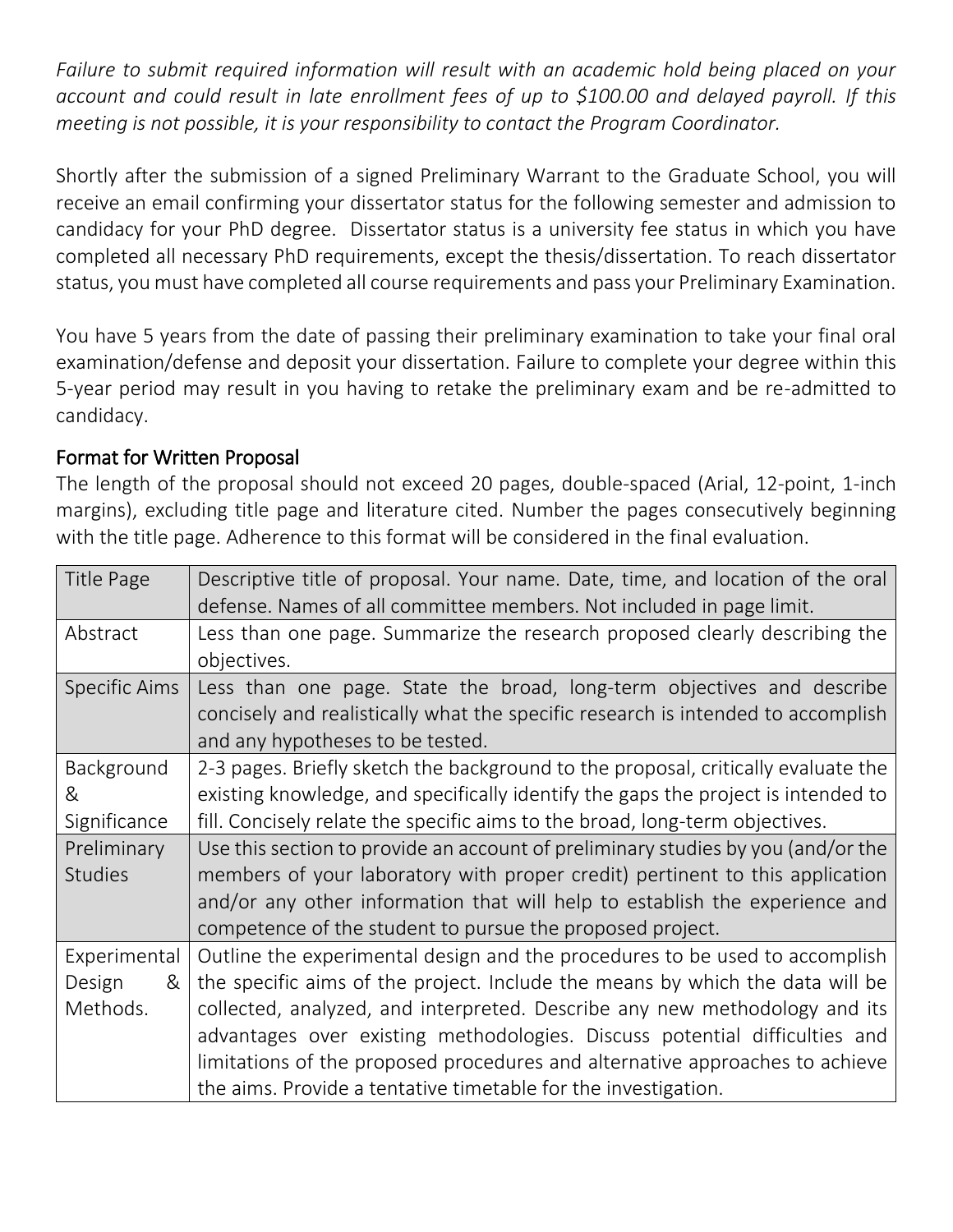| <b>Figures</b> | &   Figures and tables (with legends) critical to the proposal must be included within |
|----------------|----------------------------------------------------------------------------------------|
| Tables         | the 20-page limit. The student will have the opportunity to present additional         |
|                | figures during the oral presentation.                                                  |
| Literature     | (not included in the page limit). Each citation must include the names of all the      |
| Cited          | authors, title, book or journal, volume number, page numbers, and year of              |
|                | publication. Make every effort to be judicious in compiling a relevant and             |
|                | current list of literature citations.                                                  |

### Format for the Oral Presentation & Meeting

You will present a 20-minute oral presentation describing your research proposal. Discuss the content of the presentation with your mentor. One example is shown below.

| Background   | Background introduction of key evidence in the field that led to your question |
|--------------|--------------------------------------------------------------------------------|
| Proposed     | Key findings that support your hypothesis and your proposed model based on     |
| model and    | background information and your new data                                       |
| Preliminary  |                                                                                |
| data         |                                                                                |
| Specific     | Brief reminder of the aims that you propose                                    |
| Aims         |                                                                                |
| Expected     | What are the possible outcomes of the experiments that you propose             |
| outcomes     |                                                                                |
| Significance | Restate the larger picture of your question and how it addresses an important  |
|              | concept in Cancer biology.                                                     |

### [ANNUAL COMMITTEE MEETINGS \(YRS 3, 4, and 5\)](https://cancerbiology.wisc.edu/annual-committee-meetings/)

This annual meeting ensures that you are making satisfactory research progress toward the PhD Degree. At least three committee members, including the Advisor, must attend. If necessary, you should meet individually with committee members who could not attend after the meeting.

Now that you are a seasoned graduate student, you know the drill! You are required to schedule your annual committee meeting by May 15th and it must be held by the conclusion current Year, August  $31^{st}$ .

- 1. *By May 15th*, Identify a date for your committee meeting. Ask your committee members for a date before August 31 that will work for your meeting. WARNING: Faculty schedules are still crazy. Do this well in advance!
- 2. *By May 15th*, ask one of the committee members that is not your mentor if they are willing to chair the meeting. The chair is responsible for guiding the discussion of the meeting and will be responsible for writing up a description of the discussion and outcome of the meeting on the Annual Committee Form. Include in your request a link or copy of the Annual Committee Form so they are clear of the expectations.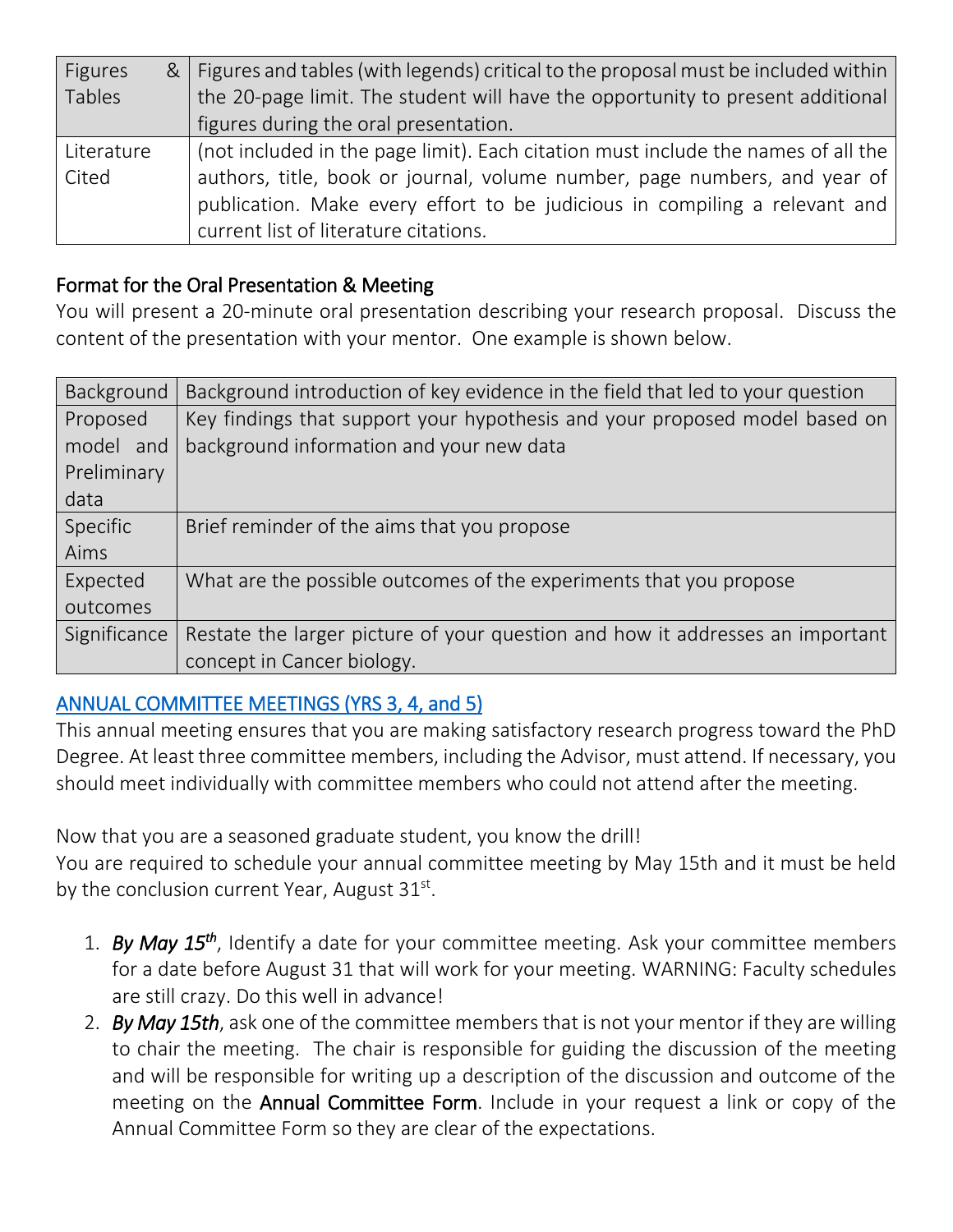- 3. *By May 15th, Submit the Meeting Notification Form to the Program Coordinator*. <https://cancerbiology.wisc.edu/annual-committee-notification-form/>
- 4. Complete a Written Proposal: Provide a concise written report (1-2 pages) describing your accomplishments during the past year and outlining plans, including anticipated plans for publishing.
- 5. At least 10 days prior to this meeting, distribute your completed First Committee Meeting document and written proposal to your Certification Committee.
- 6. Prepare an oral presentation. Remembering that the focus of your research progress, plan a brief oral presentation, not to exceed 20 minutes. Things to include in your oral presentation:
	- a. A brief refresher for your committee on the rationale and background of your project
	- b. Discuss progress toward previously described plans or new directions that your research has taken.
	- c. Describe your accomplishments and specific plans to move forward
	- d. Professional development activities in which you have or plan to participate.
	- e. Long term goals (optional, but highly recommended as you progress toward your degree)
- 7. The day before the committee meeting, send a reminder to your committee members of the time and location of the meeting.
- 8. Bring copies of the Annual Committee Form to the meeting for your committee.

Failure to submit required information will result with an academic hold being placed on your account and could result in late enrollment fees of up to \$100.00 and delayed payroll. If this annual meeting is not possible, it is your responsibility to contact the Program Coordinator.

### [SEMI-FINAL REPORT MEETING](https://cancerbiology.wisc.edu/semi-final-report-meeting/)

Approximately 6 months before the anticipated completion of the dissertation, you must present a research report on the proposed dissertation to the members of your Certification Committee. The goals of this "6-month" meeting are to inform the committee of the proposed content of your dissertation in detail and to seek the committee's approval for that proposed content.

Your proposed dissertation outline must be approved by your advisor prior to being sharing with your committee. It is essential that this outline of the dissertation be sufficiently detailed so that the committee can evaluate the questions addressed, the exact experiments used to address the questions, and any other information needed to determine that sufficient progress has been made toward a PhD.

At least 10 days prior to this meeting, the student is required to distribute the completed Annual Committee Meeting Form and proposed dissertation outline to all committee members.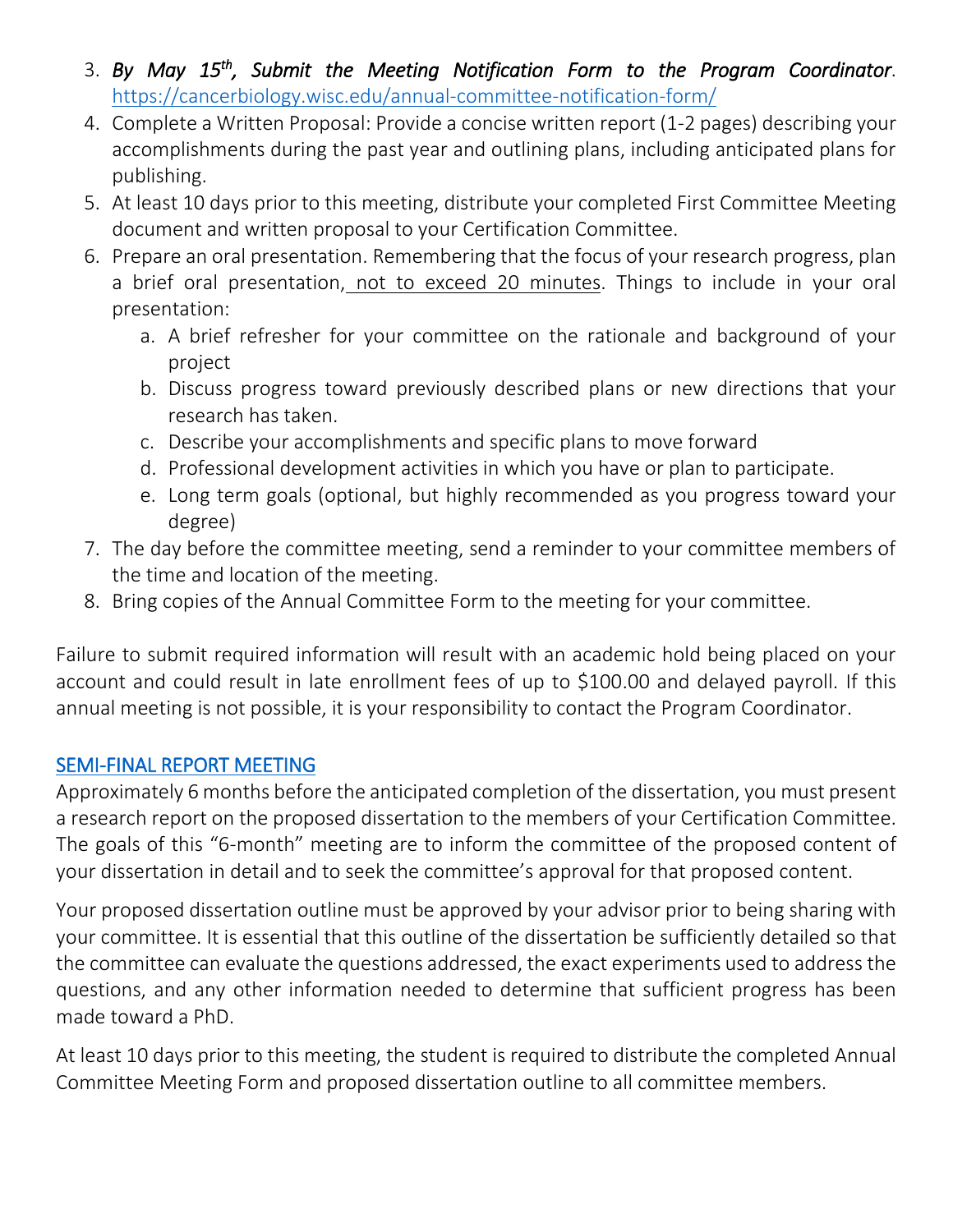**ACTION ITEM:** Students are required to notify the Program Coordinator regarding meeting and designated chair information by submitting the *Annual Committee Notification Form* at least 3 weeks prior to meeting. [https://cancerbiology.wisc.edu/annual-committee-meetings/.](https://cancerbiology.wisc.edu/annual-committee-meetings/)

### Sample Thesis Outline for Six-Month Meeting

| Title Page | Descriptive title of proposal. Your name. Names of all committee members.         |
|------------|-----------------------------------------------------------------------------------|
| Chapter 1  | Introduction                                                                      |
| Chapter 2  | Paper 1 (published, submitted, or in preparation)                                 |
|            | *Provide a chapter title that encapsulates the topic for the entire thesis        |
| Chapter 3  | Paper 2                                                                           |
|            | **Provide the paper title. It would also be helpful to include subheadings (A,B,  |
|            | C) with the major findings of the paper                                           |
|            |                                                                                   |
| Chapter 4  | Paper 3 (same as Chapter 2)                                                       |
| Chapter 5  | Future directions                                                                 |
| Appendix 1 | Unpublished data                                                                  |
|            | ***Provide a title for data that do not fit into one of the paper chapters but    |
|            | constitute an important part of your thesis research. Each appendix could include |
|            | single or multiple figures.                                                       |

# [DISSERTATION DEFENSE/DEGREE CONFERRAL/DISSERTATION DEPOSIT \(PAYROLL END DATE\)](https://cancerbiology.wisc.edu/dissertation-defense/)

The Dissertation Defense is a formal, oral presentation based on your original, independent research. Following the seminar presentation is a closed meeting with your Certification Committee. Per Graduate School policy, the Dissertation Defense must be completed within five years after completion of the Preliminary Exam. The dissertation must be formatted according to the guidelines of the Graduate School. Please review the *Guide to Preparing Your Doctoral Dissertation*. The dissertation must be formatted according to Graduate School guidelines. Instructions for preparing and electronically depositing the dissertation can be found: [https://grad.wisc.edu/current-students/doctoral-guide/.](https://grad.wisc.edu/current-students/doctoral-guide/)

You must distribute copies of your thesis to all members of their Certification Committee at least 10 days prior to the scheduled Dissertation Defense. You should be prepared to provide printedpaper or electronic copies, per committee members' individual preferences.

Following a seminar presentation is a closed meeting with your Certification Committee. Per Graduate School polity, the Dissertation Defense must be completed within five years after completion of the Preliminary Exam.